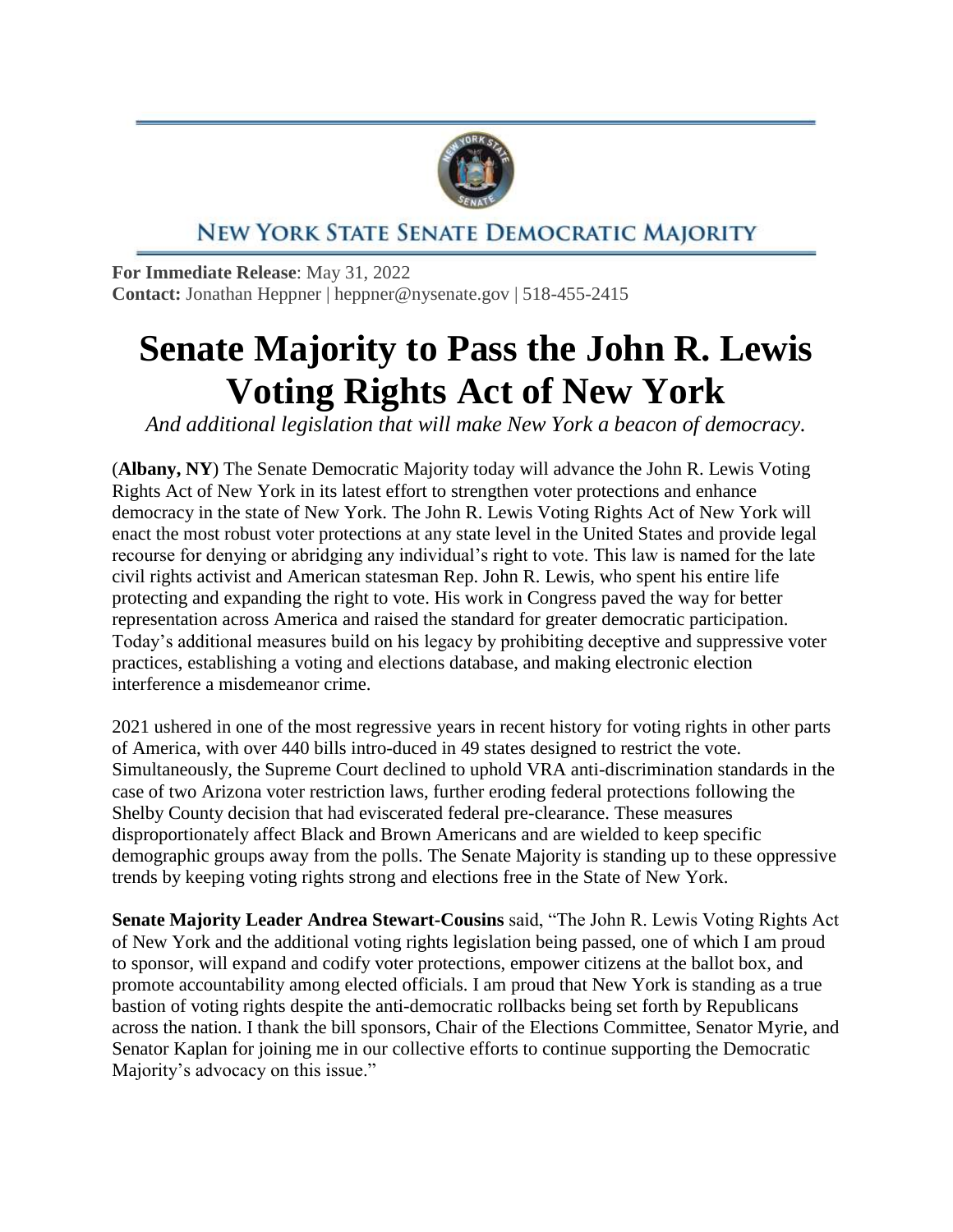**Senator Zellnor Myrie, bill sponsor and Chair of the Senate Elections Committee** said, "John Lewis said that to preserve democracy, 'each generation must do its part.' By adopting the strongest voter protection law of any state in the country, today the Senate Majority is doing its part. While states across the country have worked overtime to restrict voting rights, the New York VRA will strengthen protections for all voters, especially those who have historically been disenfranchised. The right to vote protects every other right we have, and I look forward to the VRA becoming the law of the land here in New York State."

The legislation being passed by the Senate Majority includes:

- **The Rep. John Lewis Voting Rights Act of New York**: This bill, S1046E, sponsored by Senator Zellnor Myrie, establishes rights of actions for denying or abridging the right of any member of a protected class to vote, provides assistance to language-minority groups, and requires preclearance of certain voting policies for a select group of jurisdictions with a history of racial discrimination.
- **Act to Penalize Voter Deception and Suppression**: This bill, S1032, sponsored by Senate Majority Leader Andrea Stewart-Cousins, prohibits deceptive practices and the suppression of voters, and increases penalties for those who deceive voters or threaten their right to vote.
- **Establishing the New York Voting and Elections Database**: This bill, S8202, sponsored by Senator Zellnor Myrie, regulates public data maintained by county and city boards of elections and establishes the New York voting and elections database and institute to maintain a statewide database of voting and election data.
- **Preventing Electronic Interference**: This bill, S118, sponsored by Senator Anna Kaplan establishes the misdemeanor of interfering in the election process by electronic means.

**Bill sponsor Senator Anna Kaplan** said, "We've worked hard here in New York to advance voting rights and ensure that everyone has an opportunity to have their voice heard at the ballot box, but unfortunately there are always bad actors diligently working to suppress the vote and undermine our efforts. Technology has opened up a whole new world of sophisticated voter suppression tools, and we need to stay a step ahead of the bad guys if we're going to protect our democracy from these new forms of attack. I'm proud to sponsor legislation to criminalize hightech election interference, and I'm grateful for the leadership of Majority Leader Andrea Stewart-Cousins in prioritizing the passage of this important package of legislation that will strengthen our right to vote and protect our democracy."

**L. Joy Williams, President of Brooklyn NAACP and Legislative Director for the NAACP New York State Conference of Branches** said, "The John R. Lewis Voting Rights Act of New York represents hope for New Yorkers of color who are entitled to an equal opportunity to hold local government officials accountable at the ballot box. I commend the steadfast leadership of Senator Zellnor Myrie and Assemblymember Latrice Walker along with Majority Leader Stewart-Cousins and Speaker Carl Heastie in making sure New York State leads the country by passing the strongest and most comprehensive state voting rights act to date, with the nation's first state pre clearance program. This historic vote comes at a time when leadership from elected officials on voting rights is desperately needed and provides a roadmap for our colleagues in other states fighting for voting rights that change is possible."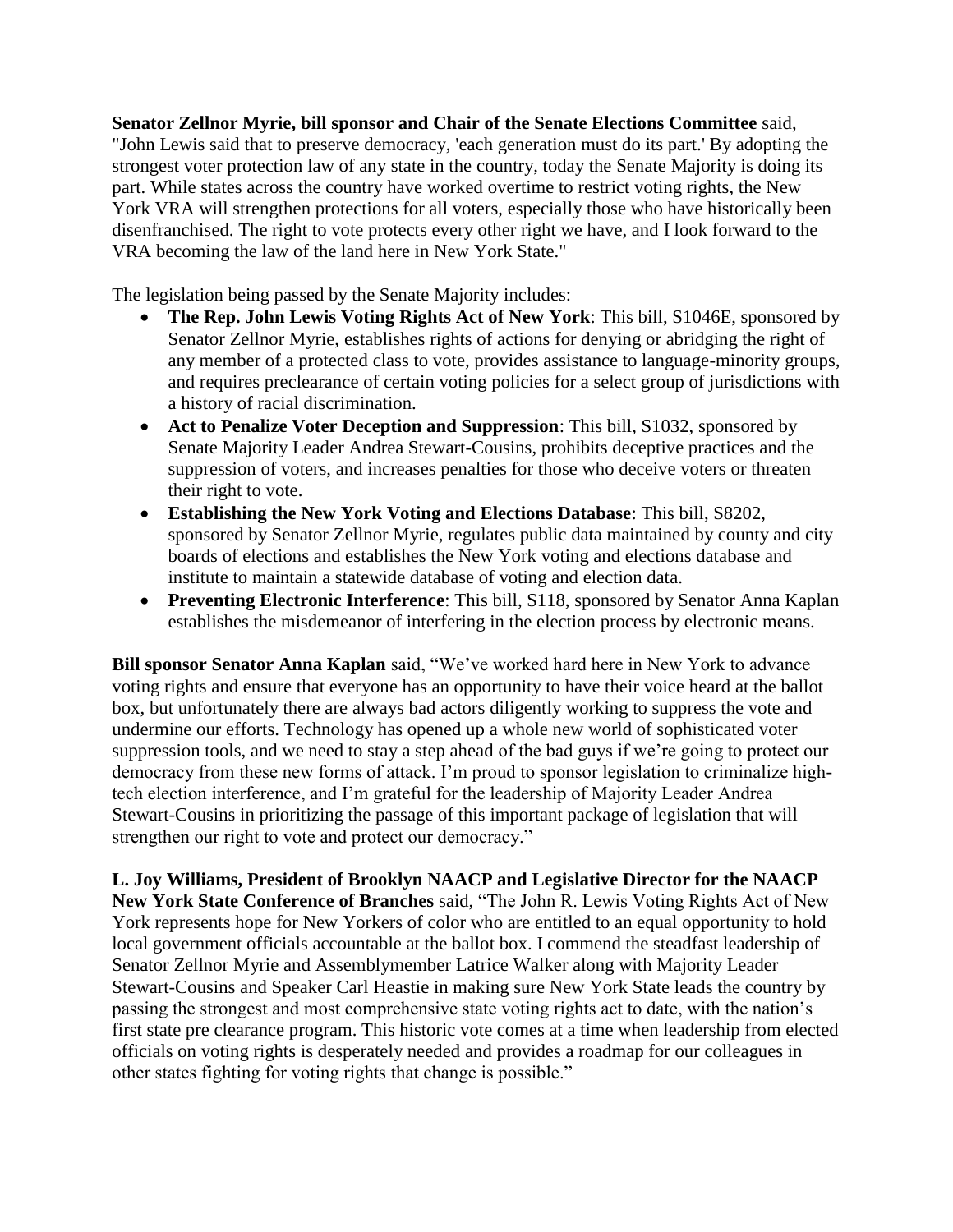**Susan Lerner, Executive Director of Common Cause/NY** said, "Once again, the New York State Senate is leading the way and prioritizing election reform with the Voting Rights Package passed today. The Voting Rights Act, as well as the banning of all-in-one machines — which are wasteful, insecure and deeply flawed — is precedent setting, making New York a national leader. Now, the Assembly must pass this same package and secure the right to vote."

**Perry Grossman, Supervising Attorney, Voting Rights Project, New York Civil Liberties Union (NYCLU)** said, "Voting rights are under attack around the country and, in the absence of federal leadership, New York has the blueprint for fair and just elections. Today, by passing the John R. Lewis Voting Rights Act of New York, Senate lawmakers made an enormous stride toward ensuring communities that have historically been denied an equal opportunity to participate in the political process can cast a meaningful ballot — without obstruction, interference, or discrimination, and we urge the Assembly to follow their lead. We're also immensely grateful that the Senate passed a bill today establishing the New York Voting and Elections Database, which creates a vital resource to diagnose and cure inequities in voting with data required for evidence-based policymaking."

**Blair Horner, NYPIRG Executive Director** said, "NYPIRG applauds Senate action on this package of elections reforms. Included in these measures are new tools to combat efforts to suppress the vote. Given the ongoing attacks on voting rights, these steps can show the nation a blueprint for action."

**Dustin Czarny, Onondaga County Board of Elections Commissioner and Chair of the NYS Elections Commissioner Association Democratic Caucus** said, "Now more than ever it is important for New York to lead on the issue of Voter protection. Passing The Rep. John Lewis Voting Rights Act (S1046E) will establish New York as a national leader in this important fight. This comprehensive first of its kind bill will provide needed oversight which is specially needed with the failure of the federal courts to protect voters. This bill along with enhancing penalties for the Act to Penalize Voter Deception and Suppression (S1032) and Preventing Electronic Interference (S118) will give New Yorkers the protections needed to ensure successful elections. Finally, the Establishing the New York Voting and Elections Database (S8202) will provide a standard for retention of election data that is vital for campaigns and activists to conduct elections and locate it in a central depository that will be a benefit for all of New York."

**Lurie Daniel-Favors, Esq, Acting Executive Director, Center for Law and Social Justice at Medgar Evers College (CLSJ)** said, "The New York State Voting Rights Act proposed by State Senator Zellnor Myrie and passed by the Senate will protect Black New Yorkers and other people of color from voter discrimination fueled by restrictive and onerous laws that chip away at minority suffrage. This critical legislation will restore the protections gutted by the 2013 Shelby County vs Holder Supreme Court decision and allow our communities to more freely engage in America's great democracy by casting ballots to determine its future at every level. This is the very type of community-centered leadership that our communities deserve."

**Lourdes M. Rosado, President and General Counsel of LatinoJustice PRLDEF** said, "As we're seeing hundreds of bills introduced around the country to suppress voting and silence voters of color, passing the John R. Lewis Voting Rights Act of New York is critical to